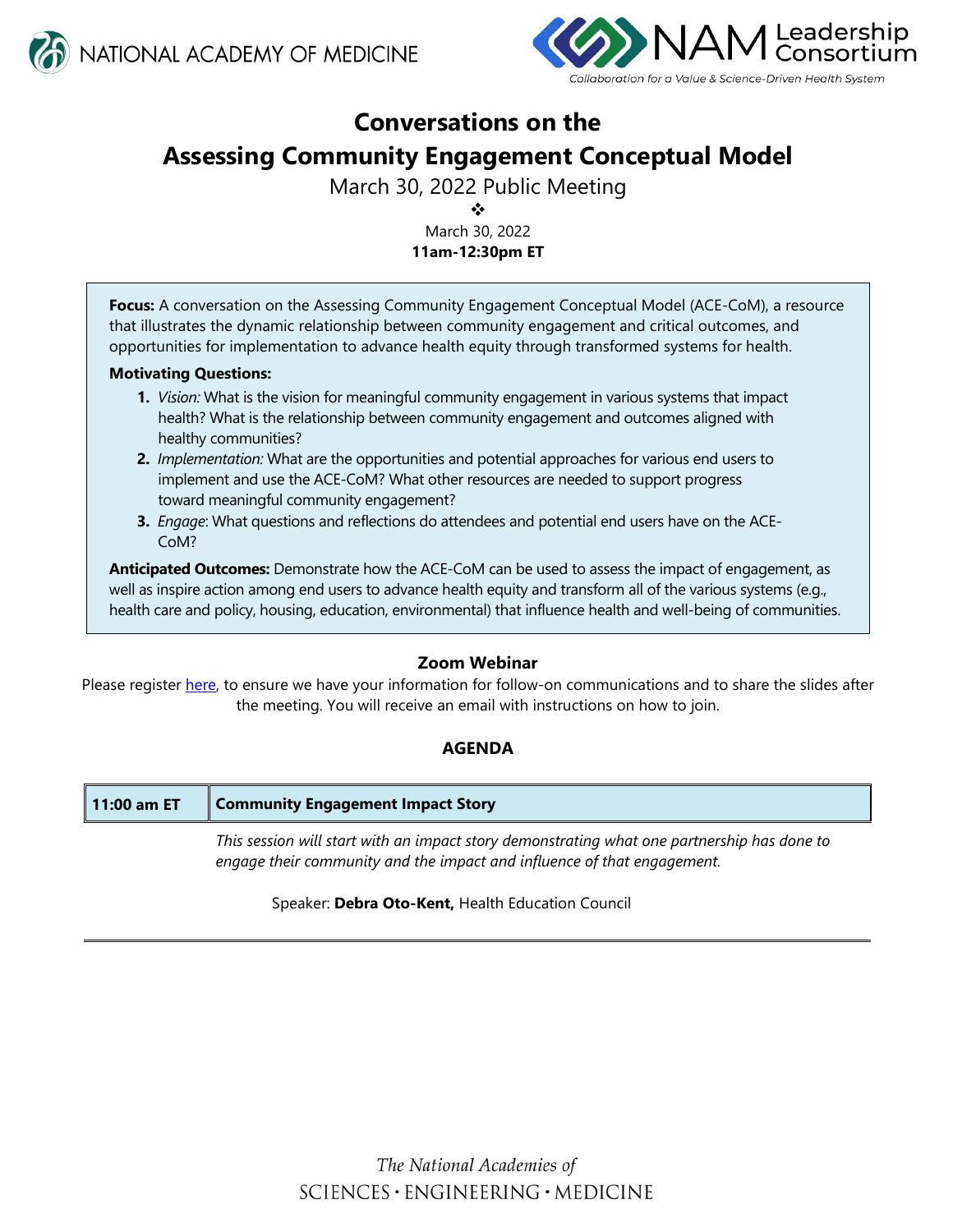# **11:05 am ET Welcome & Overview**

*On behalf of the Organizing Committee guiding this effort and the Robert Wood Johnson Foundation, welcoming remarks and an overview of the agenda will be provided.* 

Speakers: **Ann Hwang,** Harvard Medical School (Co-chair) **Mona Shah,** Robert Wood Johnson Foundation

| 11:15 am ET | Review of the Assessing Community Engagement Conceptual Model                               |  |
|-------------|---------------------------------------------------------------------------------------------|--|
|             | Review the development and design of the conceptual model, which aims to assess the extent, |  |

*process, and impact of community engagement, and highlight forthcoming products from the Organizing Committee.* 

Speaker: **Ayodola Anise,** National Academy of Medicine

| 11:25 am ET | <b>Conversation on the Implementation and Use of the Assessing Community Engagement</b><br><b>Conceptual Model</b> |
|-------------|--------------------------------------------------------------------------------------------------------------------|
|             | Perspectives from Organizing Committee members on the potential uses of the conceptual<br>model.                   |
|             | Moderator: Sinsi Hernández-Cancio, National Partnership for Women & Families<br>(Co-chair)                         |
|             | Panelists: Tekisha Dwan Everette, Health Equity Solutions                                                          |
|             | Felica Jones, Healthy African American Families II                                                                 |
|             | J. Lloyd Michener, Duke School of Medicine                                                                         |

 **Nina Wallerstein,** University of New Mexico

| 11:55 am ET | ll Q&A                                                                      |
|-------------|-----------------------------------------------------------------------------|
|             | Organizing Committee members will address audience reactions and questions. |

Moderator: **Bobby Milstein,** Rethink Health Panelists: **Maret Felzien,** High Plains Research Network **Marita Jones,** Healthy Native Communities Partnership **Richard Zaldivar,** The Wall Las Memorias Project **Burt Pusch,** Commonwealth Care Alliance

| 12:25 pm ET | Send-off and Closing Remarks                                                        |
|-------------|-------------------------------------------------------------------------------------|
|             | Concluding observations, and final thanks to all invited speakers and participants. |

**Sergio Aguilar-Gaxiola, University of California, Davis (Co-chair) Monique Shaw,** Robert Wood Johnson Foundation